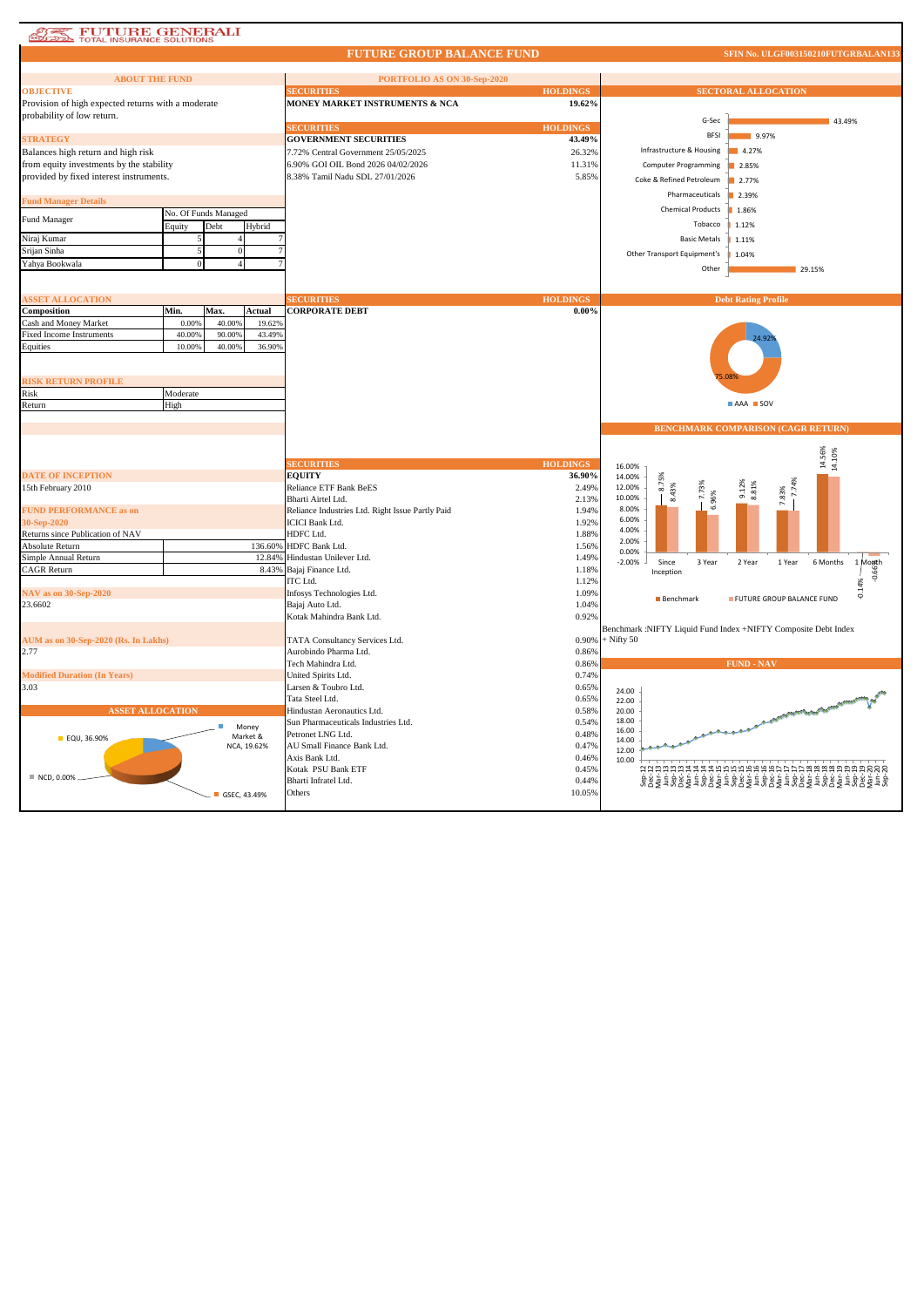## **AT PUTURE GENERALI**<br> **CONSIDERATION** TOTAL INSURANCE SOLUTIONS

#### **GROUP INCOME FUND**

**SFIN No. ULGF005010118GRPINCFU** 

| <b>ABOUT THE FUND</b>                                     |                 |                      |        | PORTFOLIO AS ON 30-Sep-2020                                        |                 |                                                                                                                                                                                                                                                                                                                                                                                                                     |                                                                           |
|-----------------------------------------------------------|-----------------|----------------------|--------|--------------------------------------------------------------------|-----------------|---------------------------------------------------------------------------------------------------------------------------------------------------------------------------------------------------------------------------------------------------------------------------------------------------------------------------------------------------------------------------------------------------------------------|---------------------------------------------------------------------------|
| <b>OBJECTIVE</b>                                          |                 |                      |        | <b>SECURITIES</b>                                                  | <b>HOLDINGS</b> | <b>SECTORAL ALLOCATION</b>                                                                                                                                                                                                                                                                                                                                                                                          |                                                                           |
| This fund aims to provide stable returns by investing in  |                 |                      |        | MONEY MARKET INSTRUMENTS & NCA                                     | 3.25%           |                                                                                                                                                                                                                                                                                                                                                                                                                     |                                                                           |
| assets with relatively low to moderate level of risk. The |                 |                      |        |                                                                    |                 |                                                                                                                                                                                                                                                                                                                                                                                                                     |                                                                           |
| fund will invest in fixed income securities such as Govt. |                 |                      |        | <b>SECURITIES</b>                                                  | <b>HOLDINGS</b> | G-Sec                                                                                                                                                                                                                                                                                                                                                                                                               | 47.60%                                                                    |
| Securities, Corporate Bonds & any other fixed income      |                 |                      |        | <b>GOVERNMENT SECURITIES</b>                                       | 47.60%          |                                                                                                                                                                                                                                                                                                                                                                                                                     |                                                                           |
| investments along with Money Market Instruments for       |                 |                      |        | 8.32% Gsec 2032 02/08/2032                                         | 11.17%          |                                                                                                                                                                                                                                                                                                                                                                                                                     |                                                                           |
| liquidity.                                                |                 |                      |        | 7.5% Central Government 10/08/2034                                 | 8.48%           | Infrastructure & Housing                                                                                                                                                                                                                                                                                                                                                                                            | 25.43%                                                                    |
|                                                           |                 |                      |        |                                                                    |                 |                                                                                                                                                                                                                                                                                                                                                                                                                     |                                                                           |
|                                                           |                 |                      |        | 7.72% Gsec 2049 15/06/2049                                         | 5.48%           |                                                                                                                                                                                                                                                                                                                                                                                                                     |                                                                           |
|                                                           |                 |                      |        | 08.25 Maharashtra SDL 2025 10/06/2025                              | 5.29%           | <b>BFSI</b>                                                                                                                                                                                                                                                                                                                                                                                                         | 14.78%                                                                    |
|                                                           |                 |                      |        | 0% CS 17 DEC 2027 UL                                               | 4.97%           |                                                                                                                                                                                                                                                                                                                                                                                                                     |                                                                           |
|                                                           |                 |                      |        | 7.10% MAHARASHTRA SDL 2032 30/09/2032                              | 4.92%           |                                                                                                                                                                                                                                                                                                                                                                                                                     |                                                                           |
|                                                           |                 |                      |        | 6.90% GOI OIL Bond 2026 04/02/2026                                 | 3.05%           | 8.94%<br>Coke & Refined Petroleum                                                                                                                                                                                                                                                                                                                                                                                   |                                                                           |
|                                                           |                 |                      |        | 8% GOI Oil Bond 2026 23/03/2026                                    | 2.13%           |                                                                                                                                                                                                                                                                                                                                                                                                                     |                                                                           |
|                                                           |                 |                      |        |                                                                    |                 |                                                                                                                                                                                                                                                                                                                                                                                                                     |                                                                           |
|                                                           |                 |                      |        | 7.4% Central Government 09/09/2035                                 | 2.11%           | Other<br>3.25%                                                                                                                                                                                                                                                                                                                                                                                                      |                                                                           |
| <b>Fund Manager Details</b>                               |                 |                      |        |                                                                    |                 |                                                                                                                                                                                                                                                                                                                                                                                                                     |                                                                           |
| Fund Manager                                              |                 | No. Of Funds Managed |        |                                                                    |                 |                                                                                                                                                                                                                                                                                                                                                                                                                     |                                                                           |
|                                                           | Equity          | Debt                 | Hybrid |                                                                    |                 |                                                                                                                                                                                                                                                                                                                                                                                                                     |                                                                           |
| Niraj Kumar                                               | 5               |                      |        | <b>SECURITIES</b>                                                  | <b>HOLDINGS</b> | <b>Debt Rating Profile</b>                                                                                                                                                                                                                                                                                                                                                                                          |                                                                           |
| Yahya Bookwala                                            |                 |                      |        | <b>CORPORATE DEBT</b>                                              | 49.15%          |                                                                                                                                                                                                                                                                                                                                                                                                                     |                                                                           |
|                                                           |                 |                      |        | 9.05% Reliance Industries Ltd. 17/10/2028                          | 8.94%           |                                                                                                                                                                                                                                                                                                                                                                                                                     |                                                                           |
|                                                           |                 |                      |        |                                                                    |                 |                                                                                                                                                                                                                                                                                                                                                                                                                     |                                                                           |
|                                                           |                 |                      |        | 7.75% L&T Finance Ltd. 2025 10/07/2025                             | 8.35%           |                                                                                                                                                                                                                                                                                                                                                                                                                     |                                                                           |
|                                                           |                 |                      |        | 8.60 Rural Electrification Corporation Ltd. GOI 08/03/2029         | 6.56%           |                                                                                                                                                                                                                                                                                                                                                                                                                     |                                                                           |
| <b>ASSET ALLOCATION</b>                                   |                 |                      |        | 8.67% Tata Capital Financial Services Ltd. 2025                    | 6.43%           |                                                                                                                                                                                                                                                                                                                                                                                                                     |                                                                           |
| Composition                                               | Min.            | Max.                 | Actual | 8.05% Housing Development Finance Corporation Ltd. 22/10/2029      | 6.33%           |                                                                                                                                                                                                                                                                                                                                                                                                                     |                                                                           |
| Cash and Money Market                                     | 0.00%           | 40.00%               | 3.259  | 7.75% Power Finance Corporation Ltd. 11/06/2030                    | 6.23%           |                                                                                                                                                                                                                                                                                                                                                                                                                     |                                                                           |
| <b>Fixed Income Instruments</b>                           | 60.009          | 100.009              | 96.759 | 8.30% REC Ltd. Non GOI 2029                                        | 2.14%           |                                                                                                                                                                                                                                                                                                                                                                                                                     |                                                                           |
| Equities                                                  | 0.00%           | 0.00%                |        | 0.00% 8.45% SIKKA PORTS & TERMINALS LTD (Previous RPTL) 2023       | 2.10%           | AAA SOV                                                                                                                                                                                                                                                                                                                                                                                                             |                                                                           |
|                                                           |                 |                      |        | 7.95% Sikka Ports & Terminals Ltd. (Previous RPTL) 2026 28/10/2026 | 2.08%           |                                                                                                                                                                                                                                                                                                                                                                                                                     |                                                                           |
|                                                           |                 |                      |        |                                                                    |                 | BENCHMARK COMPARISON (CAGR RETURN)                                                                                                                                                                                                                                                                                                                                                                                  |                                                                           |
| <b>RISK RETURN PROFILE</b>                                |                 |                      |        |                                                                    |                 |                                                                                                                                                                                                                                                                                                                                                                                                                     |                                                                           |
| Risk                                                      | Low To Moderate |                      |        |                                                                    |                 |                                                                                                                                                                                                                                                                                                                                                                                                                     |                                                                           |
|                                                           |                 |                      |        |                                                                    |                 |                                                                                                                                                                                                                                                                                                                                                                                                                     |                                                                           |
| Return                                                    | High            |                      |        |                                                                    |                 | 15.54%<br>18.00%                                                                                                                                                                                                                                                                                                                                                                                                    |                                                                           |
|                                                           |                 |                      |        |                                                                    |                 | 16.00%                                                                                                                                                                                                                                                                                                                                                                                                              |                                                                           |
|                                                           |                 |                      |        |                                                                    |                 | 11.82%<br>11.27%<br>14.00%                                                                                                                                                                                                                                                                                                                                                                                          |                                                                           |
|                                                           |                 |                      |        |                                                                    |                 | 12.00%                                                                                                                                                                                                                                                                                                                                                                                                              |                                                                           |
|                                                           |                 |                      |        |                                                                    |                 | 10.00%                                                                                                                                                                                                                                                                                                                                                                                                              | 5.78%                                                                     |
|                                                           |                 |                      |        |                                                                    |                 | 8.00%                                                                                                                                                                                                                                                                                                                                                                                                               | 5.81%                                                                     |
| <b>DATE OF INCEPTION</b>                                  |                 |                      |        |                                                                    |                 | 6.00%                                                                                                                                                                                                                                                                                                                                                                                                               |                                                                           |
| 31st March 2019                                           |                 |                      |        |                                                                    |                 | 4.00%                                                                                                                                                                                                                                                                                                                                                                                                               | 0.46%                                                                     |
|                                                           |                 |                      |        |                                                                    |                 | 2.00%                                                                                                                                                                                                                                                                                                                                                                                                               |                                                                           |
| <b>FUND PERFORMANCE as on</b>                             |                 |                      |        |                                                                    |                 | 0.00%                                                                                                                                                                                                                                                                                                                                                                                                               |                                                                           |
| 30-Sep-2020                                               |                 |                      |        |                                                                    |                 | Since Inception<br>1 Year                                                                                                                                                                                                                                                                                                                                                                                           | 6 Months<br>1 Month                                                       |
|                                                           |                 |                      |        |                                                                    |                 |                                                                                                                                                                                                                                                                                                                                                                                                                     |                                                                           |
| Returns since Publication of NAV                          |                 |                      |        |                                                                    |                 | <b>Benchmark</b>                                                                                                                                                                                                                                                                                                                                                                                                    | FUTURE GROUP INCOME FUND                                                  |
| Absolute Return                                           |                 |                      | 24.27% |                                                                    |                 |                                                                                                                                                                                                                                                                                                                                                                                                                     |                                                                           |
| Simple Annual Return                                      |                 |                      | 16.13% |                                                                    |                 |                                                                                                                                                                                                                                                                                                                                                                                                                     |                                                                           |
| <b>CAGR Return</b>                                        |                 |                      | 15.54% |                                                                    |                 | Benchmark : NIFTY Composite Debt Index                                                                                                                                                                                                                                                                                                                                                                              |                                                                           |
|                                                           |                 |                      |        |                                                                    |                 |                                                                                                                                                                                                                                                                                                                                                                                                                     |                                                                           |
| <b>NAV</b> as on 30-Sep-2020                              |                 |                      |        |                                                                    |                 |                                                                                                                                                                                                                                                                                                                                                                                                                     |                                                                           |
| 12.42670                                                  |                 |                      |        |                                                                    |                 |                                                                                                                                                                                                                                                                                                                                                                                                                     |                                                                           |
|                                                           |                 |                      |        |                                                                    |                 |                                                                                                                                                                                                                                                                                                                                                                                                                     |                                                                           |
| AUM as on 30-Sep-2020 (Rs. In Lakhs)                      |                 |                      |        |                                                                    |                 |                                                                                                                                                                                                                                                                                                                                                                                                                     |                                                                           |
| 514.55                                                    |                 |                      |        |                                                                    |                 | <b>FUND - NAV</b>                                                                                                                                                                                                                                                                                                                                                                                                   |                                                                           |
|                                                           |                 |                      |        |                                                                    |                 |                                                                                                                                                                                                                                                                                                                                                                                                                     |                                                                           |
| <b>Modified Duration (In Years)</b>                       |                 |                      |        |                                                                    |                 |                                                                                                                                                                                                                                                                                                                                                                                                                     |                                                                           |
|                                                           |                 |                      |        |                                                                    |                 | 15.00                                                                                                                                                                                                                                                                                                                                                                                                               |                                                                           |
| 6.27                                                      |                 |                      |        |                                                                    |                 | 14.00                                                                                                                                                                                                                                                                                                                                                                                                               |                                                                           |
|                                                           |                 |                      |        |                                                                    |                 |                                                                                                                                                                                                                                                                                                                                                                                                                     |                                                                           |
| <b>ASSET ALLOCATION</b>                                   |                 |                      |        |                                                                    |                 | 13.00                                                                                                                                                                                                                                                                                                                                                                                                               |                                                                           |
| п<br>Money                                                |                 |                      |        |                                                                    |                 | 12.00                                                                                                                                                                                                                                                                                                                                                                                                               |                                                                           |
| Market &                                                  |                 |                      |        |                                                                    |                 | 11.00                                                                                                                                                                                                                                                                                                                                                                                                               |                                                                           |
| GSEC,<br>NCA, 3.25%                                       |                 |                      |        |                                                                    |                 | 10.00                                                                                                                                                                                                                                                                                                                                                                                                               |                                                                           |
| 49.15%                                                    |                 |                      |        |                                                                    |                 |                                                                                                                                                                                                                                                                                                                                                                                                                     |                                                                           |
|                                                           |                 |                      |        |                                                                    |                 | Mar-19<br>Apr-19<br>May-19<br>Jun-19<br>$\begin{bmatrix} 1 & -19 \\ -19 & -19 \\ -19 & -19 \\ -19 & -19 \\ -19 & -19 \\ -19 & -19 \\ -19 & -19 \\ -19 & -19 \\ -19 & -19 \\ -19 & -19 \\ -19 & -19 \\ -19 & -19 \\ -19 & -19 \\ -19 & -19 \\ -19 & -19 \\ -19 & -19 \\ -19 & -19 \\ -19 & -19 \\ -19 & -19 \\ -19 & -19 \\ -19 & -19 \\ -19 & -19 \\ -19 & -19 \\ -19 & -19 \\ -19 & -19 \\ -19 & -19 \\ -19 & -19$ | $Apr-20$<br>$Map-20$<br>$Im-20$<br>$Im-20$<br>$Im-20$<br>Aug-20<br>Sep-20 |
|                                                           |                 |                      |        |                                                                    |                 |                                                                                                                                                                                                                                                                                                                                                                                                                     |                                                                           |
|                                                           |                 | NCD,                 |        |                                                                    |                 |                                                                                                                                                                                                                                                                                                                                                                                                                     |                                                                           |
|                                                           |                 | 47.60%               |        |                                                                    |                 |                                                                                                                                                                                                                                                                                                                                                                                                                     |                                                                           |
|                                                           |                 |                      |        |                                                                    |                 |                                                                                                                                                                                                                                                                                                                                                                                                                     |                                                                           |
|                                                           |                 |                      |        |                                                                    |                 |                                                                                                                                                                                                                                                                                                                                                                                                                     |                                                                           |